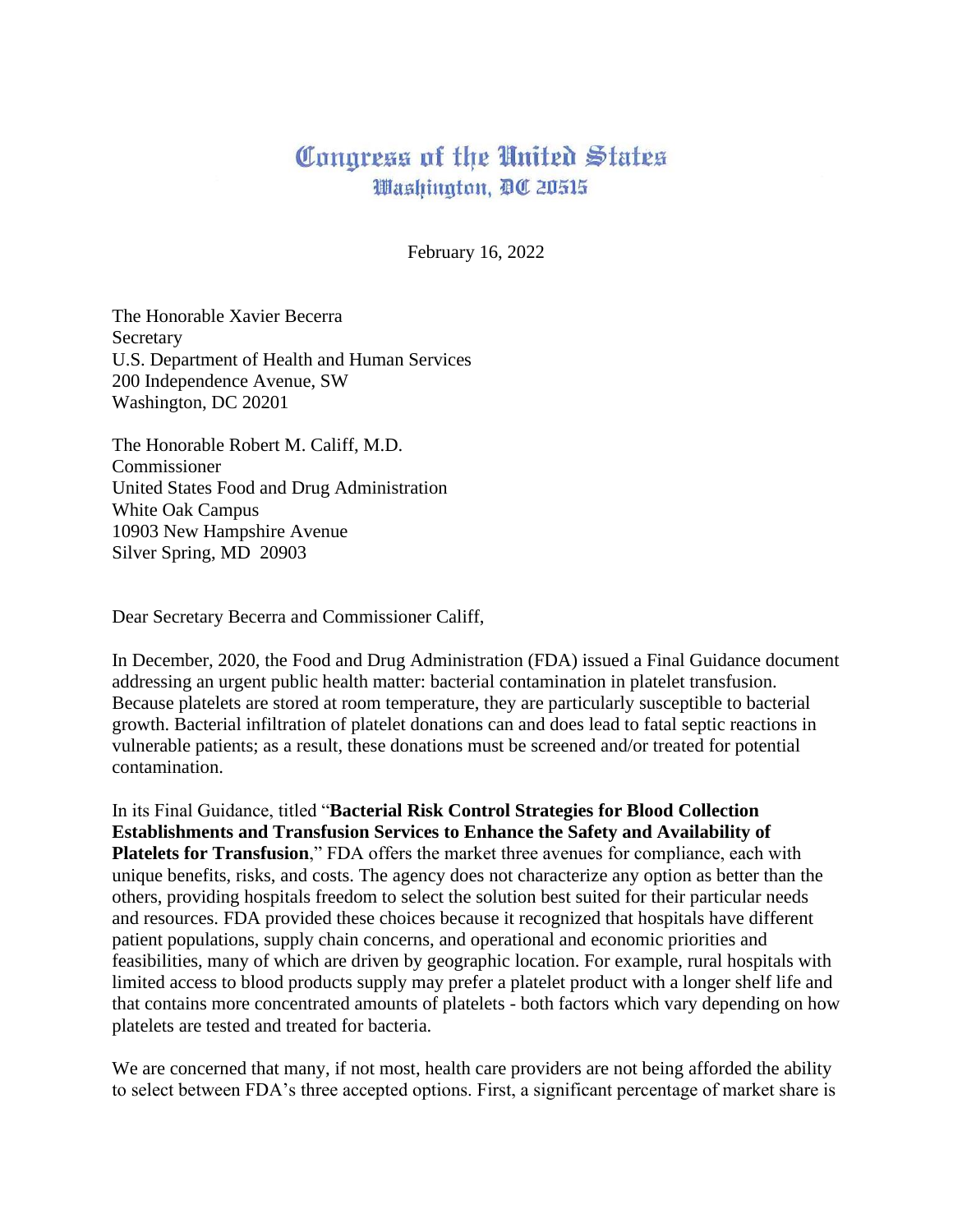held by a few blood collectors, including the American Red Cross. Further, it is not uncommon for geographic regions to have access to only one blood collector. As a result, hospitals may be required to accept platelets prepared to the blood collectors' choice, regardless of expense or work force requirements.

Others have also expressed profound concern that decisions by blood collectors will limit provider decision making. Leading transfusion medicine professionals submitted a public letter to the FDA dated November 25, 2020, and the principal professional association for transfusion medicine, the Association for the Advancement of Blood & Biotheraphies (AABB), issued Bulletin #21-02 on June 2, 2021. Each of these communications addresses the impacts of Guidance implementation, emphasizing strongly the need for hospitals to have a choice as to how they will reduce the risks addressed by the Guidance.

In addition, FDA announced in email correspondence to the blood banking and medical community dated December 2, 2021, that since 2019, the FDA is aware of three cases, including two fatalities, involving Pathogen Reduced "PR" and treated platelets. The agency also disclosed that "additional reports" of sepsis associated with PR platelets are "under investigation," demonstrating "that it is important for blood establishments and transfusion services to recognize the residual risk of bacterial contamination of platelets, including pathogen-reduced platelet components." Given this significant and concerning development, it is imperative that additional measures be taken to ensure choice for health care providers.

We share FDA's desire to ensure provision of safe, timely, and effective blood transfusions to patients in need by offering providers flexibility in managing their care. As a result, we ask that FDA consider whether additional actions are necessary to preserve the benefits of choice and competition among those complying with the Guidance, in order to best serve patients and communities.

Sincerely,

Earl J-Gold' Carte

Earl L. "Buddy" Carter, R.Ph. H. Morgan Griffith Member of Congress Member of Congress

Michael C. Burgess, M.D. **Ronny L. Jackson, M.D.** Ronny L. Jackson, M.D. Member of Congress Member of Congress

16. Murgo